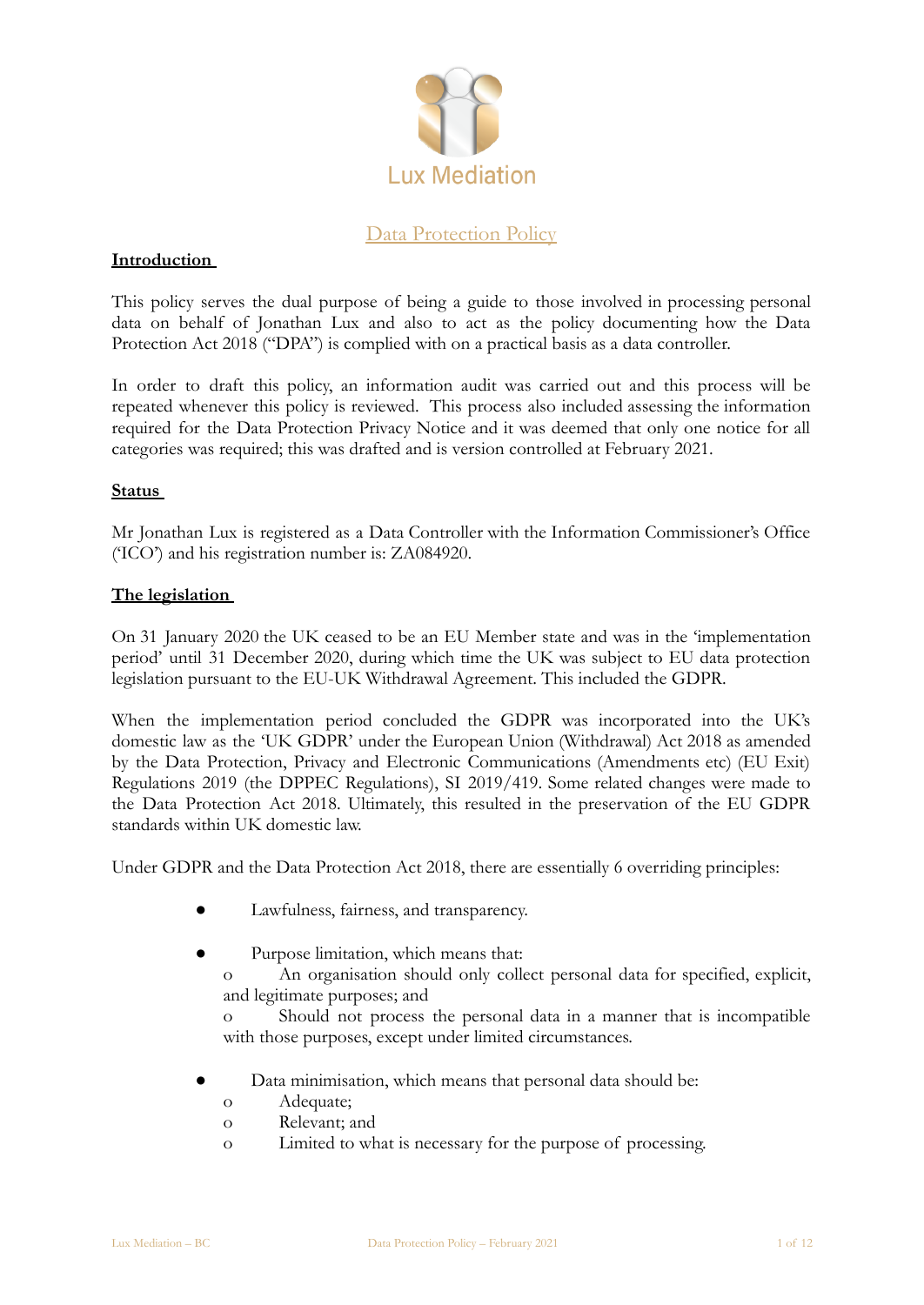

- Accuracy, which means that personal data must be:
	- o Accurate and kept up-to-date; and
	- o Corrected or deleted without delay when inaccurate.

Storage limitation, which requires that the organisation keep personal data in identifiable form only for as long as necessary to fulfil the purposes the organisation collected it for, subject to limited exceptions.

Integrity and confidentiality, which requires that the organisation secure personal data by appropriate technical and organisational measures against unauthorised or unlawful processing, and against accidental loss, destruction, or damage.

## **The purpose of our processing**

After an internal assessment, giving consideration to all 6 lawful grounds for processing data, it is considered that there are 3 grounds which apply to the data collected and processed, they are as follows:

> 1. Processing is necessary for the performance of a contract, or to take steps prior to entering into a contract. The client contract is comprised of a Client Engagement Letter, Terms and Conditions - and possibly a Conditional Fee Agreement depending on the funding arrangement - which sets out the terms of the contract and the services to be provided to clients.

> 2. Processing is necessary for the purposes of our legitimate interests or those of clients in the provision of legal services and use in legal proceedings, except where those interests are overridden by the interests, rights or freedoms of affected individuals. In order to determine this, a number of factors will be weighed up, including what the data owner was told at the time they provided the data, what their reasonable expectations are, and the nature of the data as well as what impact it's use will have.

3. Processing is necessary for compliance with mandatory legal obligations.

## **Secondary processing**

The DPA requires that data is only used in accordance with the lawful ground which the personal data was initially collected for. If there is an intended secondary use, then there is an obligation to assess whether the secondary use is compatible with the original purpose for which it was collected. If after such assessment, the secondary use it is not compatible, then the data subjects' specific consent must be sought to the use the data for that lawful purpose.

Assessments of this nature should be recorded clearly in a file note showing how the consideration was made and put into the assessment.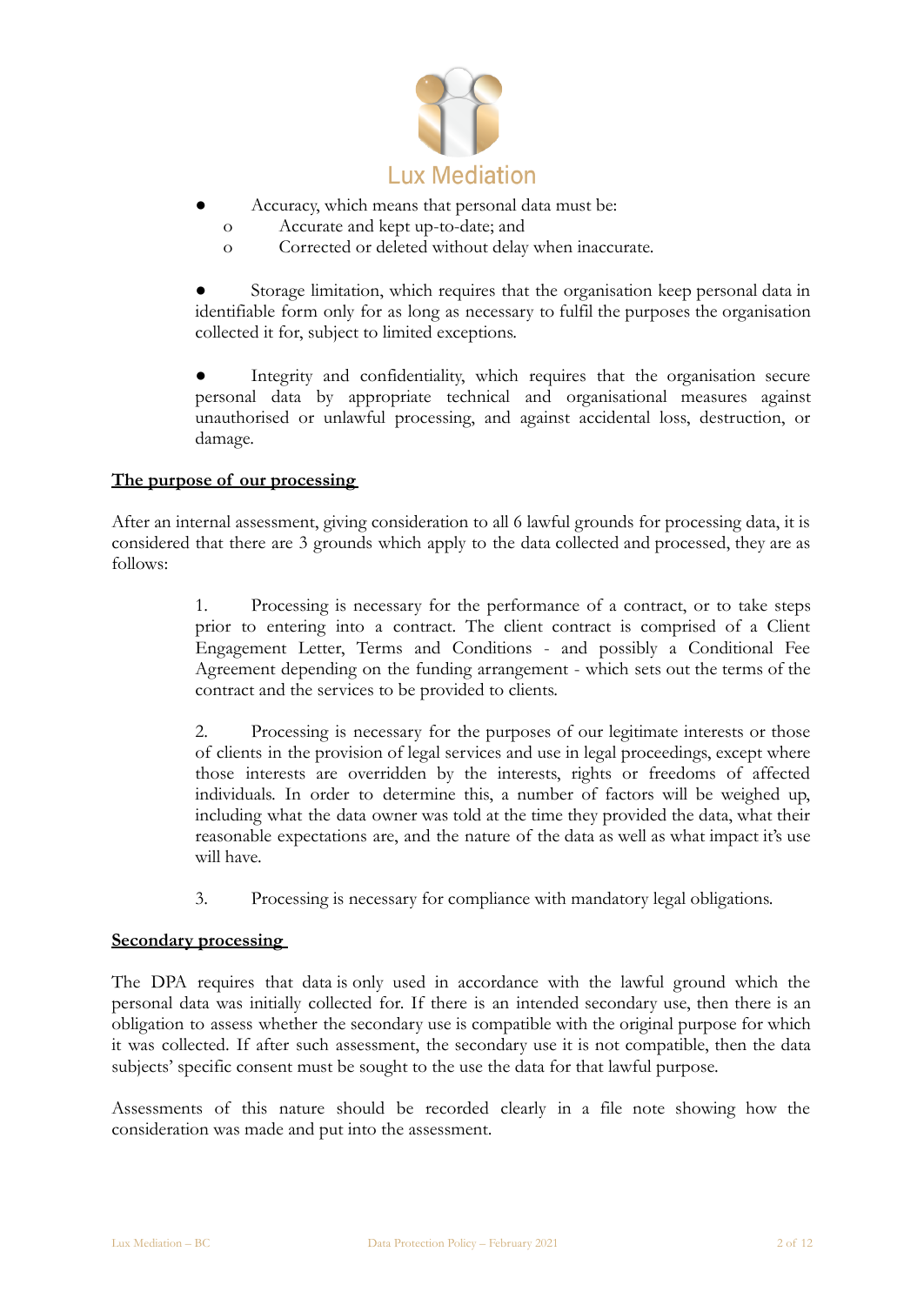

 In the event of any uncertainty, Mr Lux should be consulted before the data is used for the secondary purpose.

## **Processing activities**

The following are activities (although not an exhaustive list) which are carried out that involve processing personal data:

- Undertaking obligations arising from any contracts entered into;
- Making contact by email, fax, post or phone where contact details have been provided;
- Records of correspondence;
- Conducting checks to identify clients, verify their identity and screen for financial or other sanctions;

Gathering and providing information required by or relating to audits, enquiries and investigations by regulatory bodies;

Complying with professional, legal and regulatory obligations to ensure policies are adhered to;

Operational reasons, such as improving efficiency, training and quality control;

Ensuring the safety and confidentiality of commercially sensitive information;

- Updating and enhancing client records;
- Preventing un-authorised access and modifications to systems;
- Preparing and filing statutory returns;
- Ensuring good governance, accounting, management and auditing;

Passing client and other relevant parties' details to experts, including medical experts and other professionals for the purposes of obtaining professional advice and complying with contractual obligations;

- Other contact in the course of providing servicesto clients;
- To respond to complaints;
- Credit reference checks via external credit reference agencies;
- External audits and quality checks;

Statistical analysis to help manage processes, e.g. in relation to financial performance, client base, work type or other efficiency measures;

- Making notifications about changes to services;
- Improving products and services;
- Maintaining internal records, including about terminated contracts;

● Making internal referrals for other legal services which may be of benefit to clients;

- Marketing services;
- Providing information, products or services which are requested;

Sending information, or newsletters and legal updates which parties may find of interest where those parties have indicated they wish to be contacted for such purposes;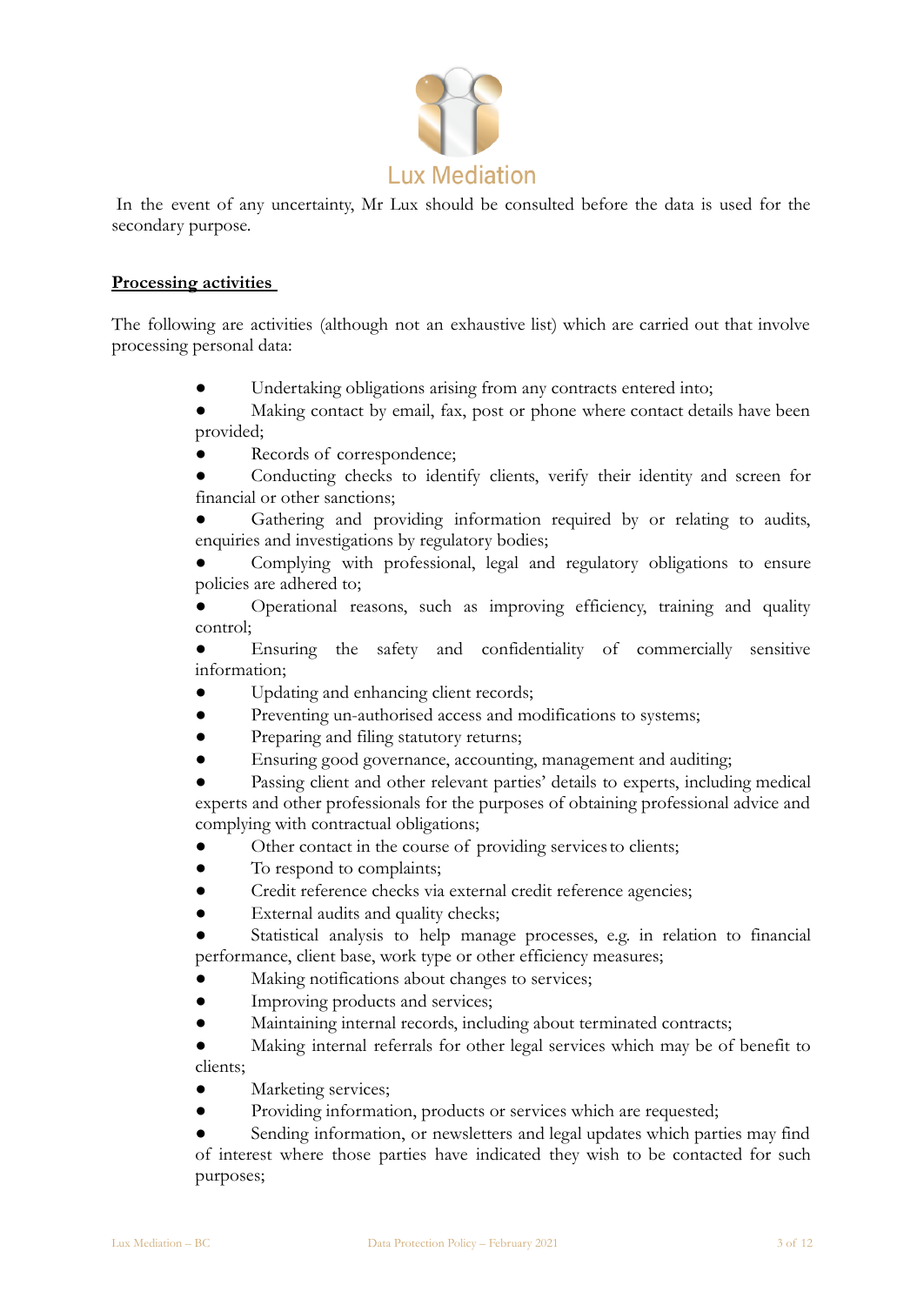

Contact during any recruitment and selection processes;

Converting into anonymised, statistical or aggregated data which can't be used to identify parties but may be used for the purposes of statistics, research reporting and future planning for business;

To ensure content from the website is presented in the most effective manner; and

Other legitimate reasons, such as to enforce terms of use, or take other action required or permitted by law or for other safety and security reasons.

## **Location of personal data**

All client files will be stored securely either electronically or in a secure office. All electronic files will be backed up on-site and off-site, using an approved supplier, with appropriate data encryption and secure storage.

Access to any network and any case management system will be secured by user-name and passwords. Any current and future employees or agents will be required to sign a confidentiality agreement.

On the occasions where client documents will need to be kept, these will be kept only for as long as necessary and then they will be returned to the client. Such documents will be retained in a secure office.

Computer equipment and data are securely stored on the premises with physical key access that can only be accessed by the owner/managers and any authorised employee. No unauthorised access is permitted.

All client confidential waste will be removed securely in accordance with the requirements of the DPA.

### **Categories of individuals**

Personal data may be held on the following categories of individuals:

- Clients;
- Prospective clients;
- Directors, employees and consultants;
- Prospective employees and consultants;
- Members of client's families/friends;
- Witnesses:
- Other parties involved in accidents or incidents;
- Medical practitioners;
- Employees of client's employers;
- Employees of parties' insurance companies;
- Landlords and employees of landlords;
- Suppliers and employees of suppliers;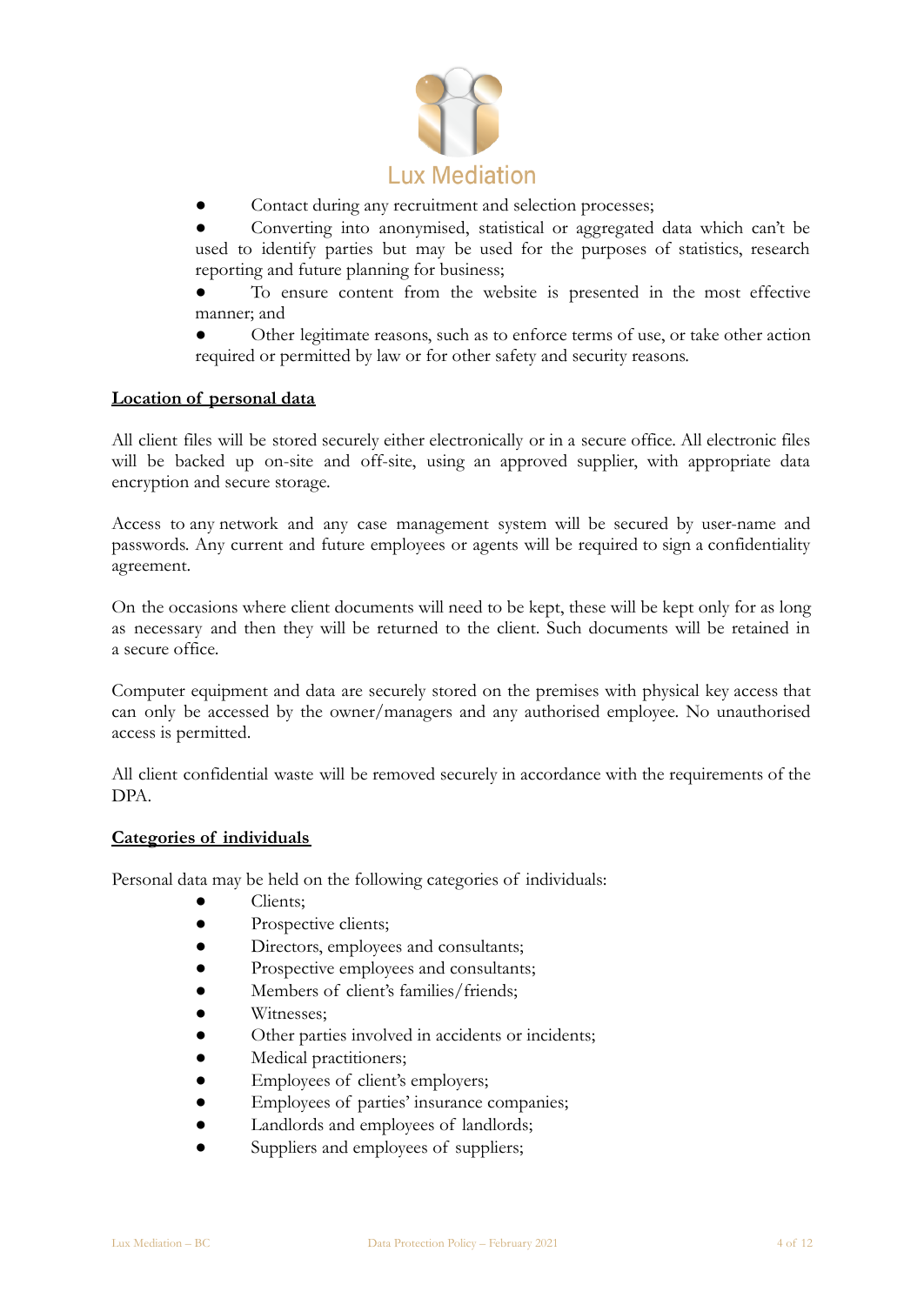

## **Categories of personal data**

Information collected and processed may include details of the following types of information:

Contact information (names, postal address, email address, telephone and fax numbers and preferred gender identity);

Other personal information required in order to fulfil contractual obligations, such as: date of birth, property ownership details, bank details and other financial information and records, credit history, family relationships, national insurance number;

Occupational information, (job status, job title, former job titles, salary, organisational associations, professional experience and qualifications, interests and preferences where these details have been provided in order to tailor information about services);

Identification documents, including date of birth and photographic identification;

Services in respect of which an interest has been expressed;

Up to date record of claims to include letters and other communications (e.g. emails) with the client and other parties and dairy entries regarding the claim;

Other information collected and used in the course of business, including information provided by clients concerning employees or those providing services to clients; or

Where necessary and legally permitted, sensitive data, such as diversity and health data and/or details of offences and related proceedings. It is permissible to process data for establishing, exercising or defending legal rights in accordance with Schedule 1, Part 3, paragraph 33 of the DPA 2018 and this is the most likely reason why such data would be processed or to comply with professional obligations.

## **Categories of recipients**

There are occasions where data may be shared with third party recipients in order to fulfil contractual obligations. Authority will always be sought from the client before this data is shared and this is detailed in the terms and conditions provided to the client with the Letter of Engagement.

Some of the types of third parties data may be sharedwith are:

- To other suppliers, such as expert witnesses, barristers, or other external agencies are engaged on the client's behalf. When data is provided, they are required to act in accordance with instructions and keep personal information secure with an adequate level of protection;
- To courts, tribunals and other government bodies and relevant regulators (BSB and the ICO) in connection with matters relating to provision of services;

To professional indemnity insurers, brokers, auditors and other professional advisers;

- To clients in connection with the provision of services;
- To auditors in connection with maintenance of anyquality certifications;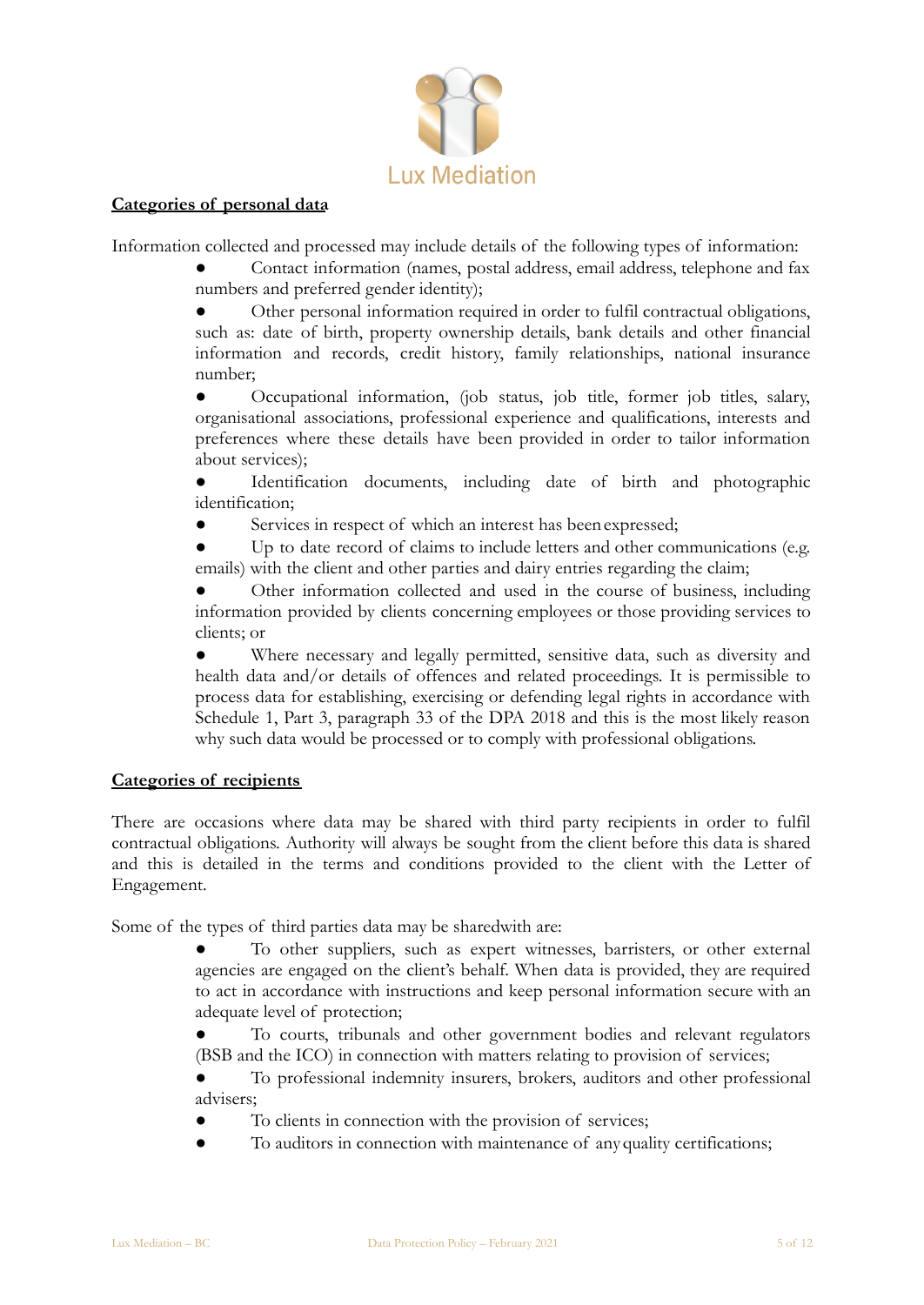

To other third parties when required by law or other regulatory authority, when there is a duty to comply with legal or professional obligations (for example to comply with anti-money laundering obligations and counter terrorism measures);

To enforce or protect rights, property or the safety of directors, staff and clients. (This includes exchanging information with other companies and organisations for the purposes of fraud prevention and detection and credit risk reduction);

To other parties in legal proceedings, including solicitors and barristers acting on the other side of a case or transaction;

To financial institutions providing finance for transactions.

Where data is shared under contractual agreements with third parties, a due diligence check will always be carried out and confidentiality agreement will be sought with such parties if they are not already obliged to provide this by law. Our regulations offer clients several layers of protections, including protection from third parties completing work.

## **Transfer to third countries**

As stated above most of the time data processed is encrypted and stored on UK secure servers.

There may be rare occasions personal information may need to be transferred to countries outside of the UK which do not provide the same level of data protections. This would only ever take place to allow contractual or professional obligations to be met; wherever possible this will be done with permission. For example, in relation to legal claims with an international element, or where overseas agents need to be instructed to assist in performing legal services. In these circumstances, steps will be taken to ensure that personal information is adequately protected.

### **Retention schedules**

Your information is only retained for as long as is necessary for the purpose for which it was obtained. This could include compliance with legal obligations (by way of example, in relation to anti money laundering regulations and the mandatory required time to keep information for). It could also include conducting legal work as instructed or establishing or defending claims which could be made against us, for example for negligence in the performance of our obligations.

In most circumstances, data will not be retained for longer than seven years which is the time required under the BSB regulations.

### **Security measures**

As already established the majority of the data processed will be stored electronically or in a secure office. All electronic files will be backed up on-site and off-site, using an approved supplier, with appropriate data encryption and secure storage.

All employees and agents will be required to sign a confidentiality agreement.

## **Off-site working**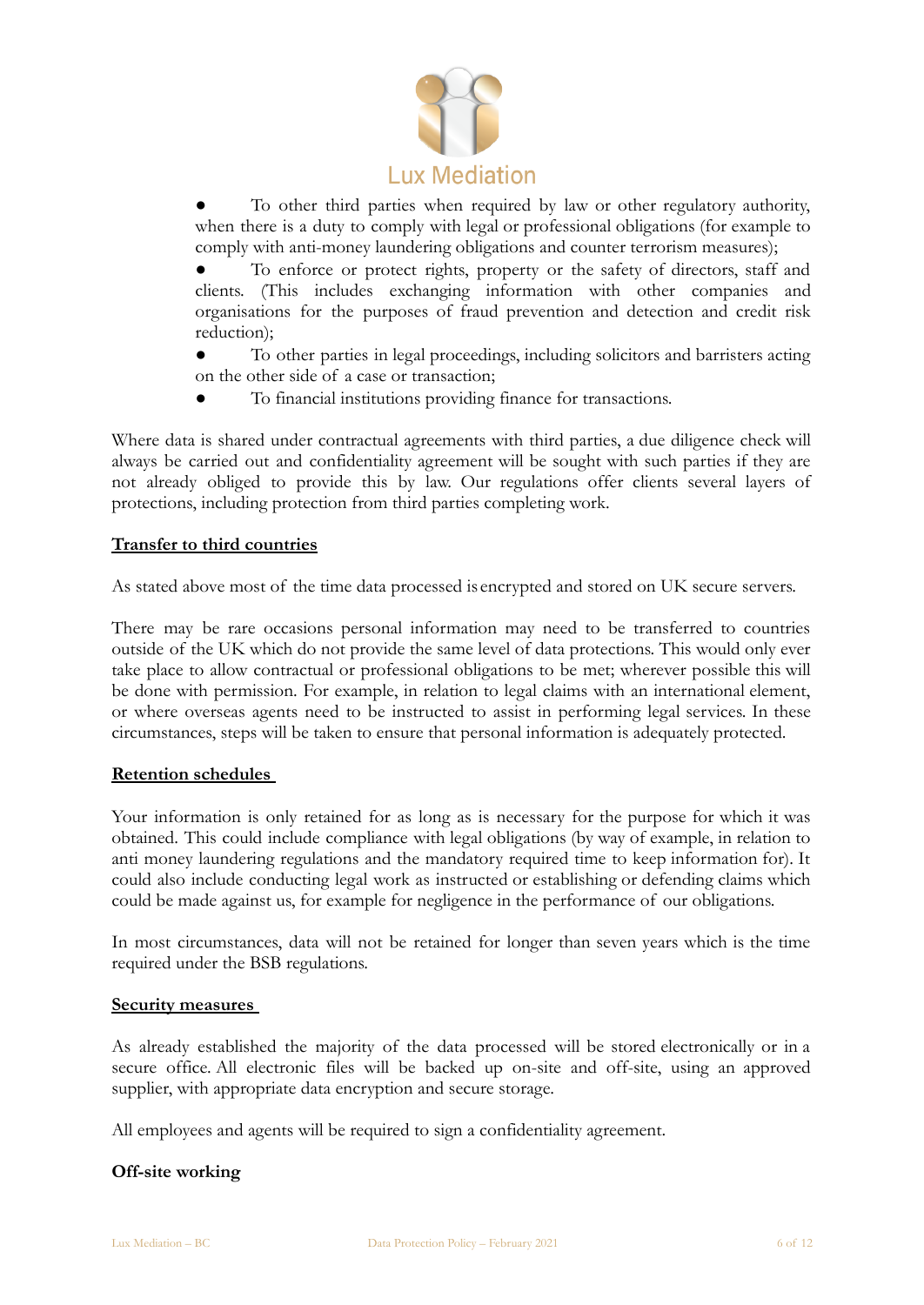

When working off-site and transporting data, all barristers, employees and contractors will be aware of the security risks to personal data and confidentiality.

# **IT equipment**

The following standards will be met in relation to IT:

Ensure computer hardware is effective enough to give optimum protection;

Make sure that software, including but not limited to operating systems and internet browsers are up to date and that disks are cleaned up regularly;

- Only install trusted software on to systems;
- Antivirus systems will be used and kept it up to date;
- Where possible, encryption will be used on mobile devices;
- Documents will be encrypted wherever possible;

Software will only be installed which has been checked (and where possible, checked and approved by an IT adviser);

Distributing files by unencrypted email attachments or flash drives/memory sticks will be avoided where possible; and

Carrying files and ensuring information is transported on encrypted mobile devices will be done where possible, if working in transit or transporting information.

### **Review and monitoring**

Data held and the processing of it is monitored on an ongoing basis and a formal review is carried out annually.

If necessary, after the review, this policy and our Data Protection Privacy Notice will be updated and send this out to all individuals whose data is processed.

### **Record of personal breaches**

Any breaches during the processing of personal data are serious matters. If it is considered that the break poses a risk of harm to the data subject(s) then within 72 hours, a report must be made to a supervisory authority, namely the ICO and usually the BSB. The data subject must also be notified without undue delay.

Therefore, time is of the essence and the sooner enquiries can be carried out the better protection that can be afforded to both the data subject(s) and data controller.

Any personal breaches will be recorded within a report and maintained with this policy and will contain:

- The date of the breach;
- The name of the individual(s) whose data has been processed inappropriately;
- The impact the breach has had or may have;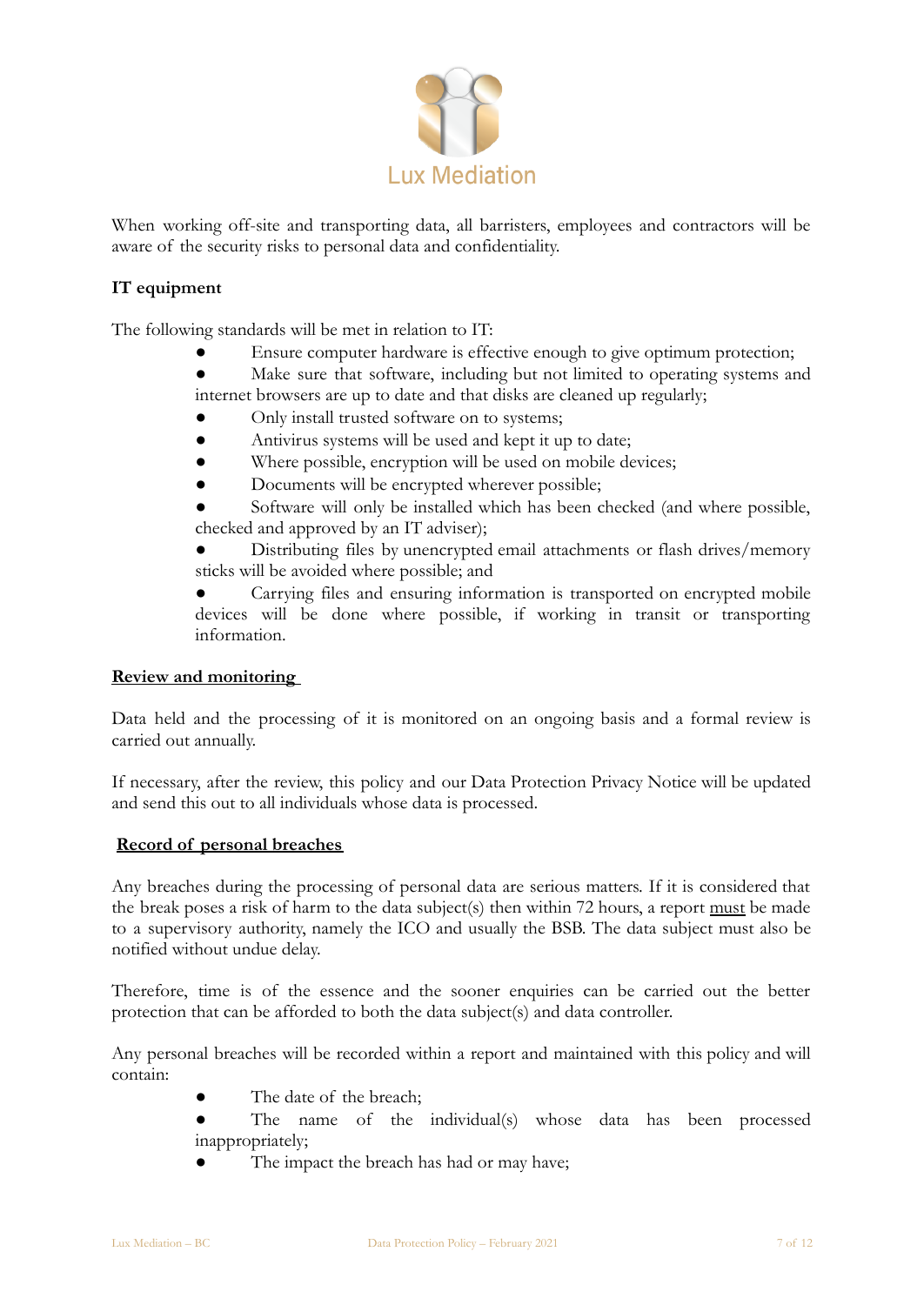

A full description of the breach including any individuals or organisations involved;

An analysis of whether a report should be made to a supervisory authority – namely the ICO or BSB;

Details of whom the breach was reported to and their response;

A summary of steps taken to rectify the breach and the steps taken to ensure it does not occur again;

- Details of any compensation given as a result of thebreach; and
- Details of any fine or regulatory action taken as a result of the breach.

### **Ensuring individual rights are protected**

### **General principles**

Any requests by individuals in relation to their data, known as a Subject Access Request ('SAR'), will be recorded in detail whether the request is verbal or in writing or by email or letter. A decision and action notice will be prepared setting out the request (and will attach a copy of the request, if in writing). This initial record of the SAR will be dealt with and a response will be provided within one month. If a number of requests have been made or the request is complex, meaning more time is needed to properly respond, then a response will be provided within three months; however, within the initial one-month period you will be informed of the need for more time and the reasoning.

When an SAR is received, if there are any doubts about the identity of the person making the request then the identity will be verified using "reasonable means". This may involve asking the individual to confirm their identity by providing two forms of acceptable ID e.g. photographic identification such as a passport or driving licence and one form of identification with an address on from a reliable source such as a bank, utility company etc.

## 1. **Right to be informed**

Individuals have the right to be informed about the collection and use of their personal data. This is a key transparency requirement under the DPA. Individuals will be provided with information including: the purposes for processing their personal data, the retention periods for that personal data, and who it will be shared with. This is called 'privacy information'.

All of the details required are set out in the Data Protection Privacy Notice. The information provided to people is concise, transparent, intelligible, easily accessible, and uses clear and plain language.

Privacy information is actively provided to individuals. The link to the Data Protection Privacy Notice can be found on the website which is sent to all new clients as and when it is updated. For others whom data is held on, the Data Protection Privacy Notice is on the website in a clearly marked and accessible way.

Privacy information must be provided to individuals at the time their personal data is collected from them. Therefore, if data is received from anyone who has not previously provided their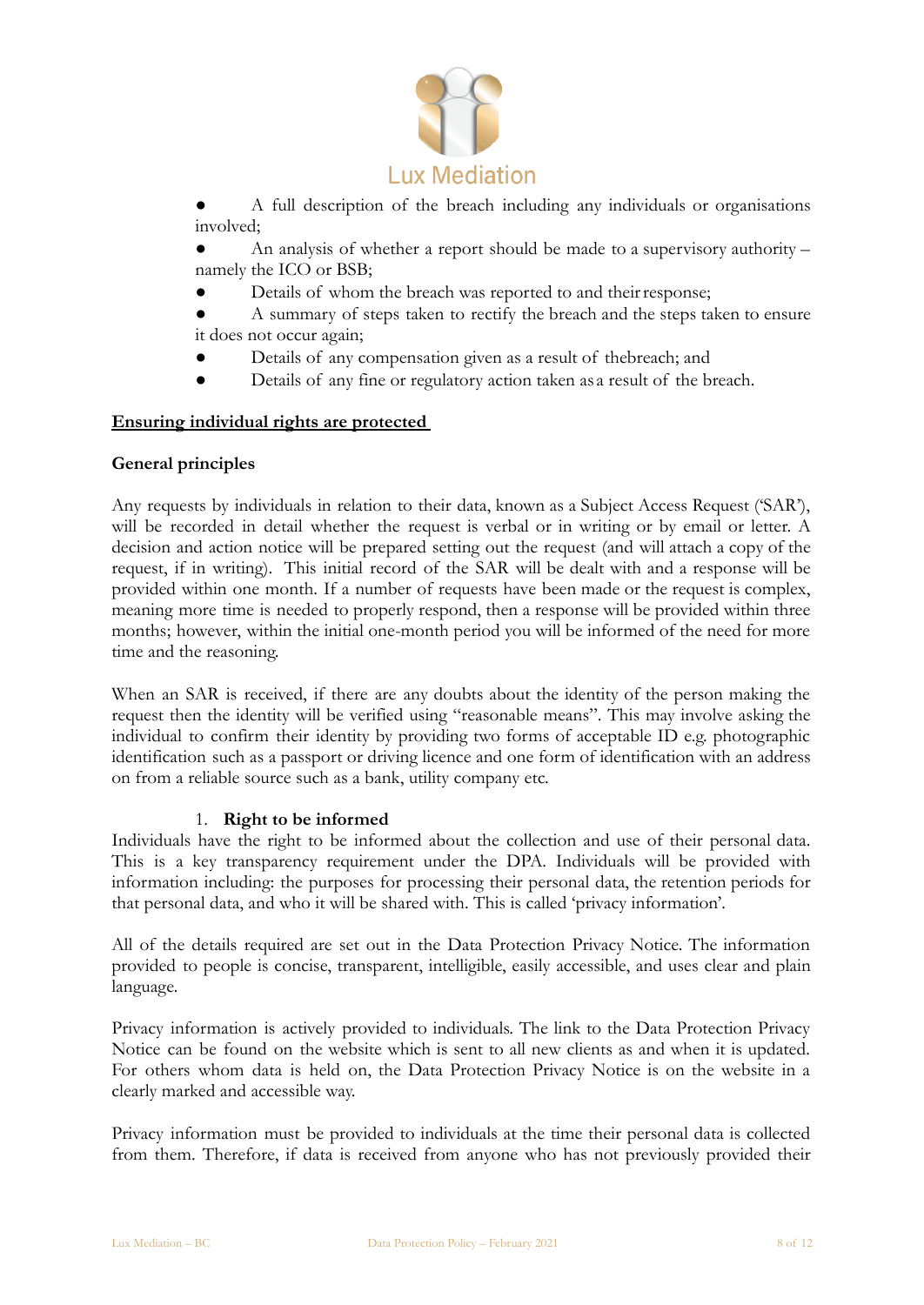

data, they will be provided with a link to or a copy of the current Data Protection Privacy Notice; this may be handed to the person or delivered by email or post.

Personal data from other sources is not currently obtained or held, should it be in the future, the individuals that the data concerns must be provided with privacy information within a reasonable period of obtaining the data and no later than onemonth.

If the way data is processed changes in the future, the new use must be brought to the attention of the individual whose personal data it is, before it is processed. An impact assessment will also be conducted.

# 2. **Right of access**

Under the DPA, individuals have the right to obtain:

- Confirmation that their data is being processed;
- Access to their personal data; and
- Other supplementary information essentially this will be the information that is contained within our Data Protection Privacy Notice.

A copy of the information will be provided free of charge. However, a 'reasonable fee' will be charged when a request is manifestly unfounded or excessive, particularly if it is repetitive or if further copies of the same information is requested. This does not mean that there will be a charge for all subsequent SARs. Decisions will be made on fee charging on a case-by-case basis. Any fee must be based on the administrative cost of providing the information.

If the request is made electronically, the information will be provided in a commonly used electronic format.

As a provider of legal services, it is common for a lien to be exercised over client files and papers until such time as a client has settled any outstanding fees. However, a data subjects rights under the DPA overrides any right to a lien.

## **3. Right to rectification**

The DPA includes a right for individuals to have inaccurate personal data rectified or completed if it is incomplete. An individual can make a request for rectification verbally or in writing.

If the request is made verbally, this will be recorded in a full and detailed attendance note which will be retained within records alongside this policy.

In certain circumstances a request for rectification can be refused. This right is set out in the Data Protection Act 2018 (Part 3, Chapter 2, paragraph 46) which states:

> 1. *The controller must, if so, requested by a data subject, rectify without undue delay inaccurate personal data relating to the data subject.*

> 2. *Where personal data is inaccurate because it is incomplete, the controller must, if so requested by a data subject, complete it.*

> 3. *The duty under subsection (2) may, in appropriate cases, be fulfilled by the provision of a supplementary statement.*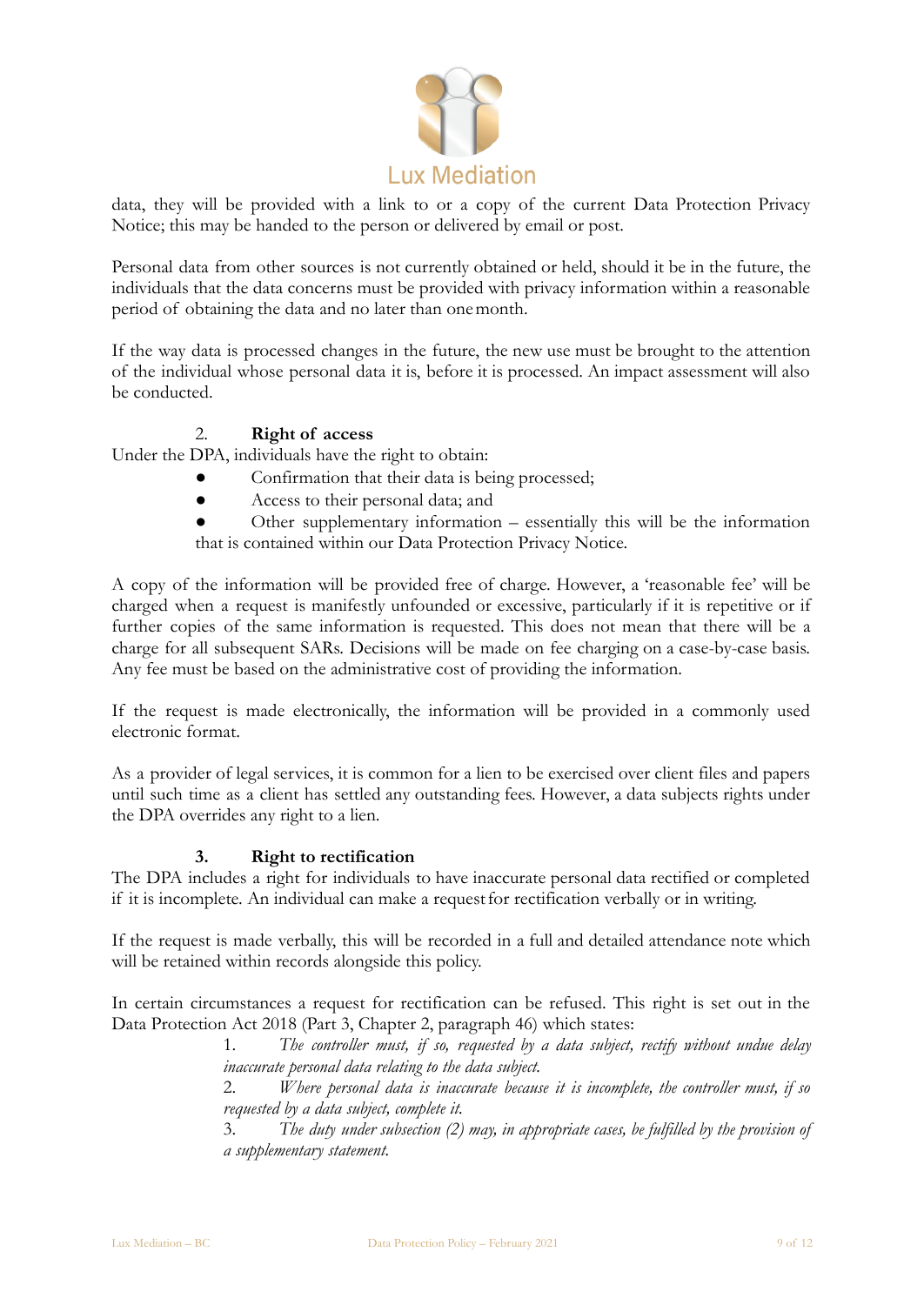

4. *Where the controller would be required to rectify personal data under this section but the personal data must be maintained for the purposes of evidence, the controller must (instead of rectifying the personal data) restrict its processing.*

If a request for rectification is received, reasonable steps will be taken to ensure that the data is accurate and to rectify the data if necessary. The arguments and/or evidence provided by the data subject will be considered in this regard.

What steps are reasonable will depend, in particular, on the nature of the personal data and what it will be used for. The more important it is that the personal data is accurate, the greater the effort that will be put into checking its accuracy and, if necessary, taking steps to rectify it. For example, a greater effort will be made to rectify inaccurate personal data if it is used to make significant decisions that will affect an individual or others, rather than trivial ones.

## 4. **Right to erasure**

The DPA introduces a right for individuals to have personal data erased. The right to erasure is also known as 'the right to be forgotten'. Individuals can make a request for erasure verbally or in writing.

Individuals have the right to have their personal data erased if:

- The personal data is no longer necessary for the purpose which it was originally collected or processed for;
- If there is no overriding contractual obligation to continue this processing;
- The personal data has been processed unlawfully (i.e. in breach of the lawfulness requirement of the 1st principle);
- It is necessary to comply with a legal obligation;
- The personal data was processed to offer information society services to a child.

There is an emphasis on the right to have personal data erased if the request relates to data collected from children. This reflects the enhanced protection of children's information, especially in online environments, under the DPA. Therefore, if the data collected from a child is processed, particular weight will be given to any request for erasure if the processing of the data is based upon consent given by a child – especially any processing of their personal data on the internet. This is still the case when the data subject is no longer a child, because a child may not have been fully aware of the risks involved in the processing at the time of consent;or

- Whilst unlikely, in circumstances where:
	- o The personal data has been disclosed to others; or

o The personal data has been made public in an online environment (for example on social networks, forums or websites).

If the personal data is disclosed to others, each recipient will be contacted and informed of the erasure, unless this proves impossible or involves disproportionate effort. If asked to, the individuals will be informed about the recipients.

Also, unlikely, but if personal data has been made public in an online environment reasonable steps should be taken to inform other controllers who are processing the personal data to erase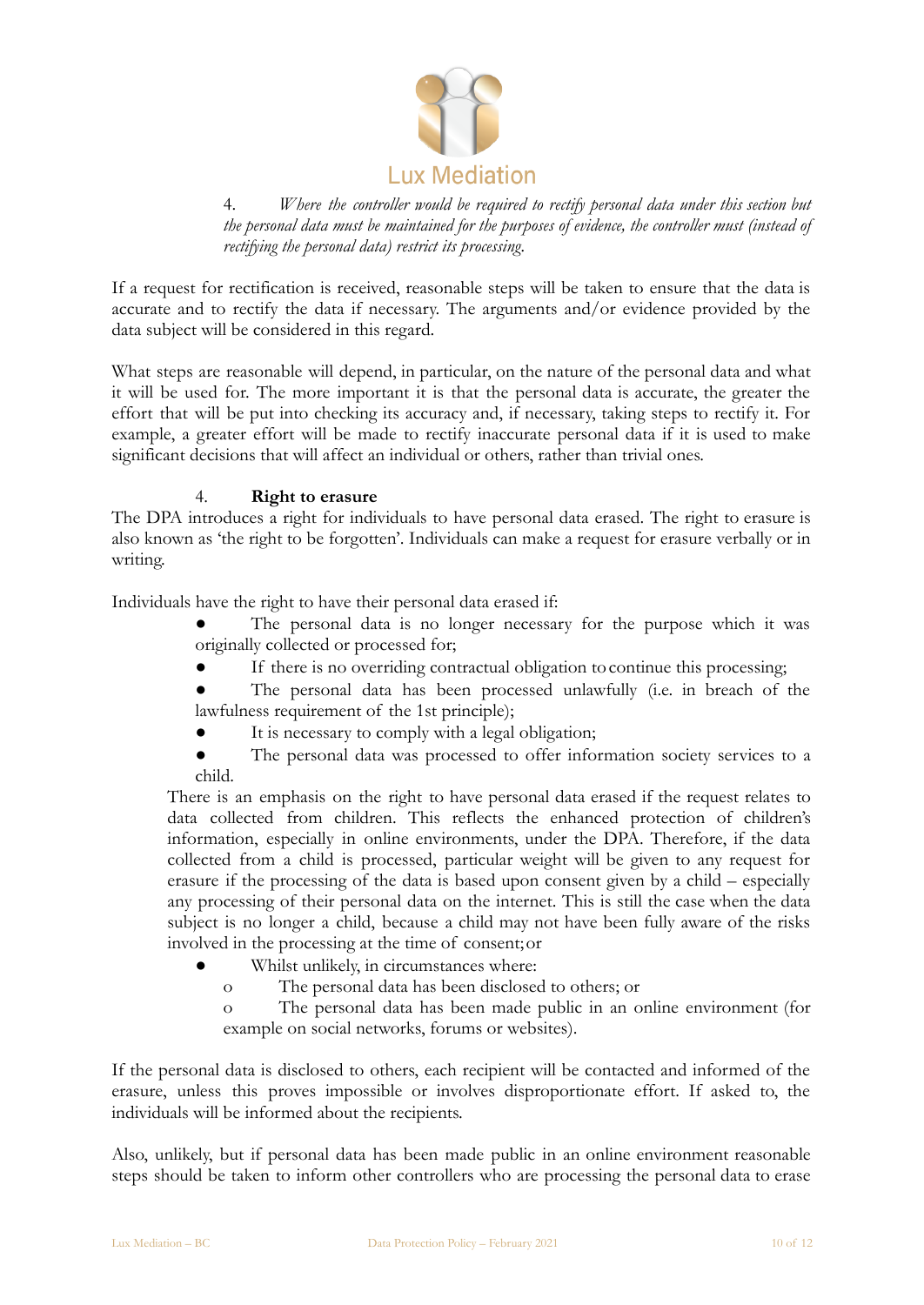

links to, copies or replication of that data. When deciding what steps are reasonable, available technology and the cost of implementation will be taken into account.

The right to erasure does not apply if processing is necessary for one of the following reasons:

- To exercise the right of freedom of expression and information;
- To comply with a legal obligation;

● For the performance of a task carried out in the public interest or in the exercise of official authority;

For archiving purposes in the public interest, scientific research historical research or statistical purposes where erasure is likely to render impossible or seriously impair the achievement of that processing;or

# For the establishment, exercise, or defence of legalclaims.

As set out above, it is possible to extend the time limits by two months, however, it is the ICO's view that it is unlikely to be reasonable to extend the time limit unless:

- It is manifestly unfounded or excessive;
- An exemption applies; or
- Proof of identity has been requested before consideringthe request.

## 5. **Right to restrict processing**

Individuals have the right to request the restriction or suppression of their personal data.

This is not an absolute right and only applies in certain circumstances. When processing is restricted, it is permitted to store the personal data, but not use it. An individual can make a request for restriction verbally or in writing.

Individuals have the right to request the processing of their personal data is restricted in the following circumstances:

> The individual contests the accuracy of their personal data and the process of verifying the accuracy of the data is in underway;

> The data has been unlawfully processed (i.e. in breach of the lawfulness requirement of the DPA) and the individual opposes erasure and requests restriction instead;

> ● **The personal data is no longer needed but the individual needs it to be kept it in order to establish, exercise or defend a legal claim;** or

> The individual has objected to the processing of their data and it is being considering whether there are legitimate grounds to override those objections of the individual.

Although this is distinct from the right to rectification and the right to object, there are close links between those rights and the right to restrict processing:

> If an individual has challenged the accuracy of their data and asked for us to rectify it, they also have a right to request processing of the data is restricted while their rectification request is considered; or

> If an individual exercises their right to object, they also have a right to request the processing of the data is restricted while the objection request is considered.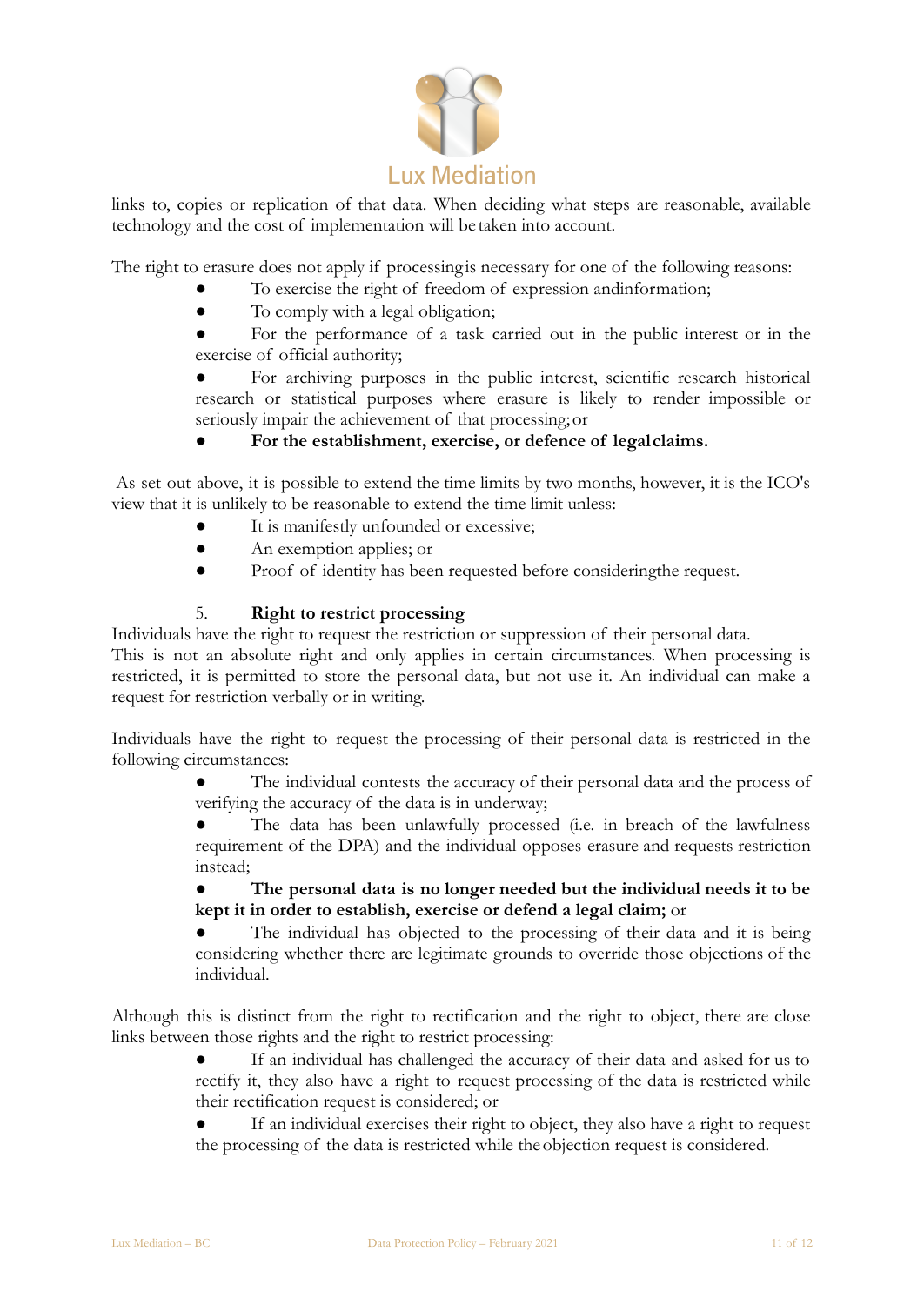

Therefore, as a matter of good practice the processing of data will automatically be restricted whilst a request for rectification is being considered based on accuracy or the legitimate grounds for processing the personal data in question.

In practical terms, given that sophisticated methods for storing or processing data are not used, the decision on how to restrict processing will be made within the decision and action notice which is prepared following receipt of the request.

Following a request, no restricted data will be processed in any way except to store it unless:

- The individual consents;
- **It is for the establishment, exercise or defence of legal claims;**
- It is for the protection of the rights of anotherperson (natural or legal); or
- It is for reasons of important public interest.

If the personal data has been disclosed to others, each recipient will be contacted and informed of the restriction on processing, unless this proves impossible or involves disproportionate effort. If asked to, individuals will be informedabout these recipients.

Once a decision has been made on the accuracy of the data, or whether legitimate grounds override those of the individual, the restriction may be lifted. If this is done, the individual will be informed before the restriction is lifted.

## 6. **Right to data portability**

The right to data portability allows individuals to obtain and reuse their personal data for their own purposes across different services. It allows them to move, copy or transfer personal data easily from one IT environment to another in a safe and secure way, without hindrance to usability.

In view of the services provided and the fact that the system in place is not operated in an overly sophisticated technological way, if a client seeks to excise this right, we will consider whether data portability is possible and how best to assist the individual. Should this request not be possible, it will be possible to treat the request as a SAR.

## 7. **Right to object**

The DPA gives individuals the right to object to the processing of their personal data in certain circumstances.

However, this right does not apply to the data processed here given that individuals have the absolute right to object to the processing of their personal data if it is for direct marketing purposes and no direct marketing is carried out.

None of the following ways in which individuals canalso object if the processing is carried out:

- A task carried out in the public interest;
- The exercise of official authority vested in you;or
- Legitimate interests (or those of a third party).

## 8. **Rights related to automated decision-making including profiling**